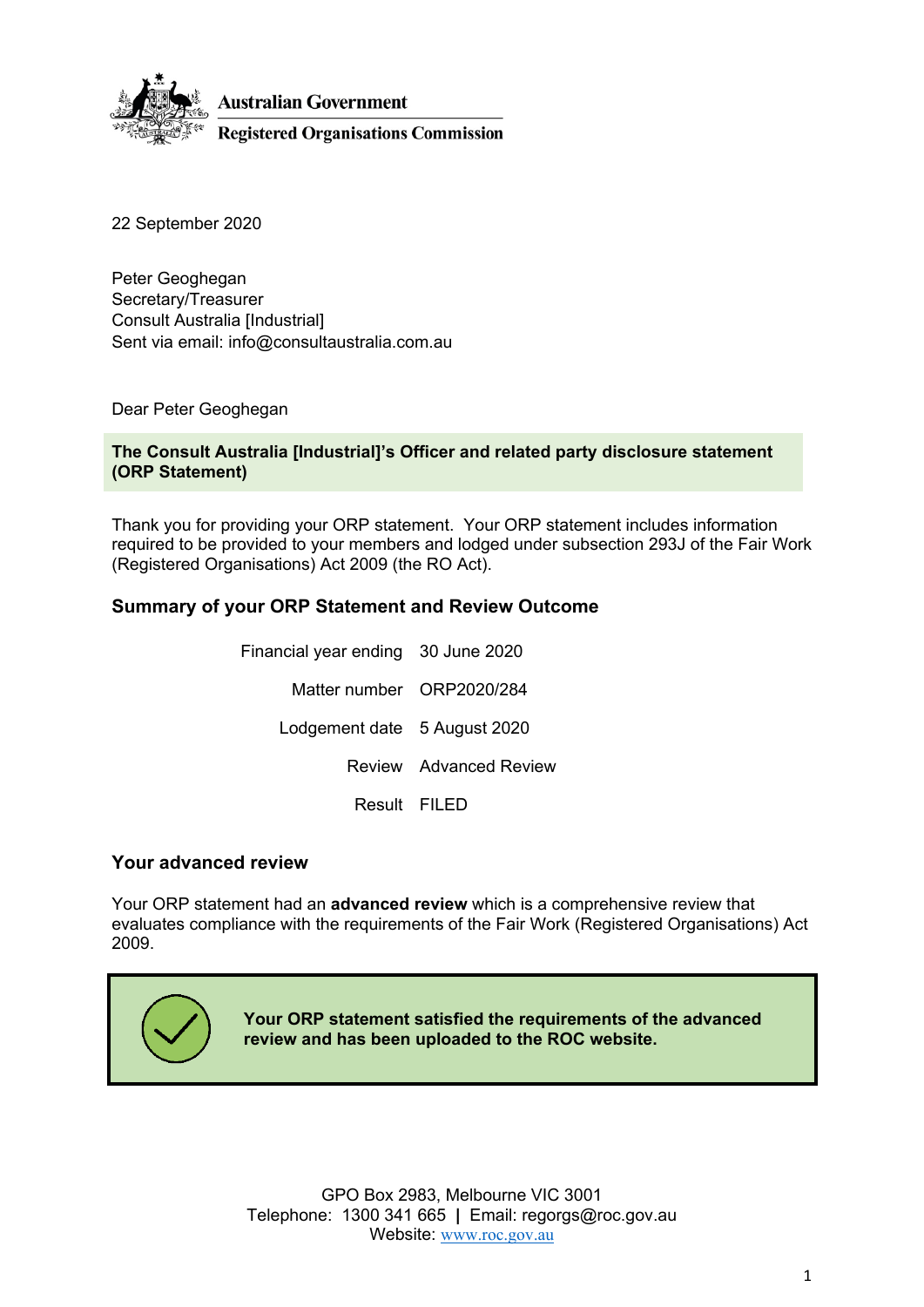## **The ROC's risk-based approach**

Over a five year period the ORP statement of every organisation and branch will be subject to at least one advanced review. An advanced review is a comprehensive review. The ROC's [advanced review checklist](https://www.roc.gov.au/ArticleDocuments/427/cl012A-orp-checklist%20advanced.docx.aspx) is published on our website.

This year your ORP statement was assessed against an advanced review.

## **Do you have questions?**

Important information and education materials will be available to you in time for next year's ORP statement. We recommend you [subscribe to the ROC's subscription service](https://www.roc.gov.au/global/featured-content/website-information/email-updates)!

If you have any queries we can be contacted on 1300 341 665 or by email at [regorgs@roc.gov.au.](mailto:regorgs@roc.gov.au)

Yours sincerely

**Registered Organisations Commission**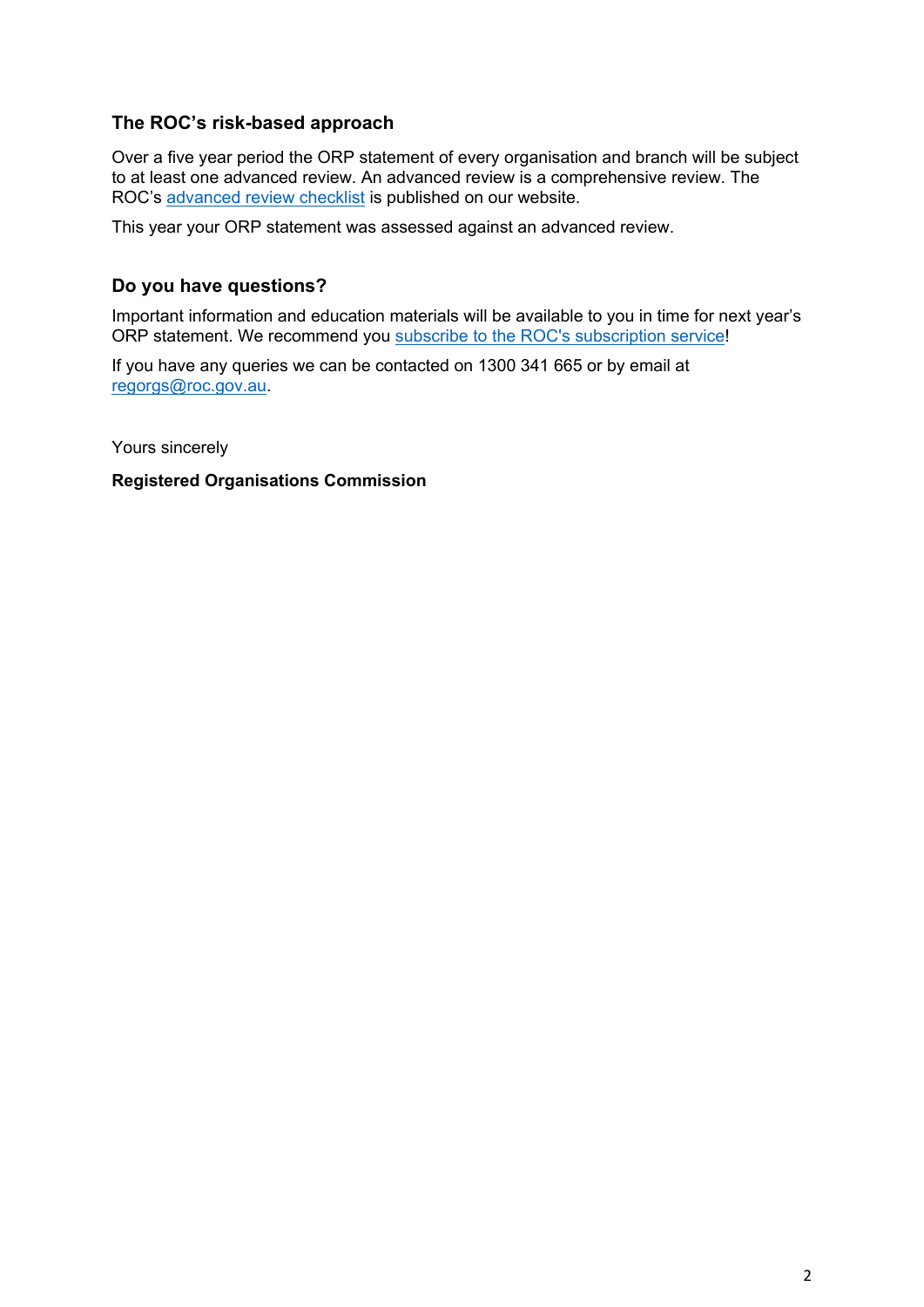# **OFFICER AND RELATED PARTY DISCLOSURE STATEMENT in accordance with Section 293J Fair Work (Registered Organisations) Act 2009**

I, Andrew Mather, being the President of the organisation, declare the following Officer and Related Party Disclosure Statement.

| <b>Organisation Name</b>         | Consult Australia [Industrial] | <b>Branch Name</b>             | n/a          |
|----------------------------------|--------------------------------|--------------------------------|--------------|
| <b>Financial year start date</b> | July 2019                      | <b>Financial year end date</b> | 30 June 2020 |

#### **Top Five Rankings of Officers – Relevant remuneration and non-cash benefits**

When all officers in the organisation are ranked by relevant remuneration for the financial year, the following officers are ranked no lower than fifth:

| <b>Full Name</b> | <b>Office</b><br>(e.g. Secretary) | <b>Actual Amount of</b><br><b>Relevant Remuneration</b> | <b>Value of Relevant</b><br>non-cash benefits | Form of relevant non-<br>cash benefits (e.g. car) |
|------------------|-----------------------------------|---------------------------------------------------------|-----------------------------------------------|---------------------------------------------------|
| <b>NIL</b>       |                                   |                                                         |                                               |                                                   |
|                  |                                   |                                                         |                                               |                                                   |
|                  |                                   |                                                         |                                               |                                                   |
|                  |                                   |                                                         |                                               |                                                   |
|                  |                                   |                                                         |                                               |                                                   |

**No officers in the organisation received relevant remuneration from the organisation, any relevant boards or related parties.**